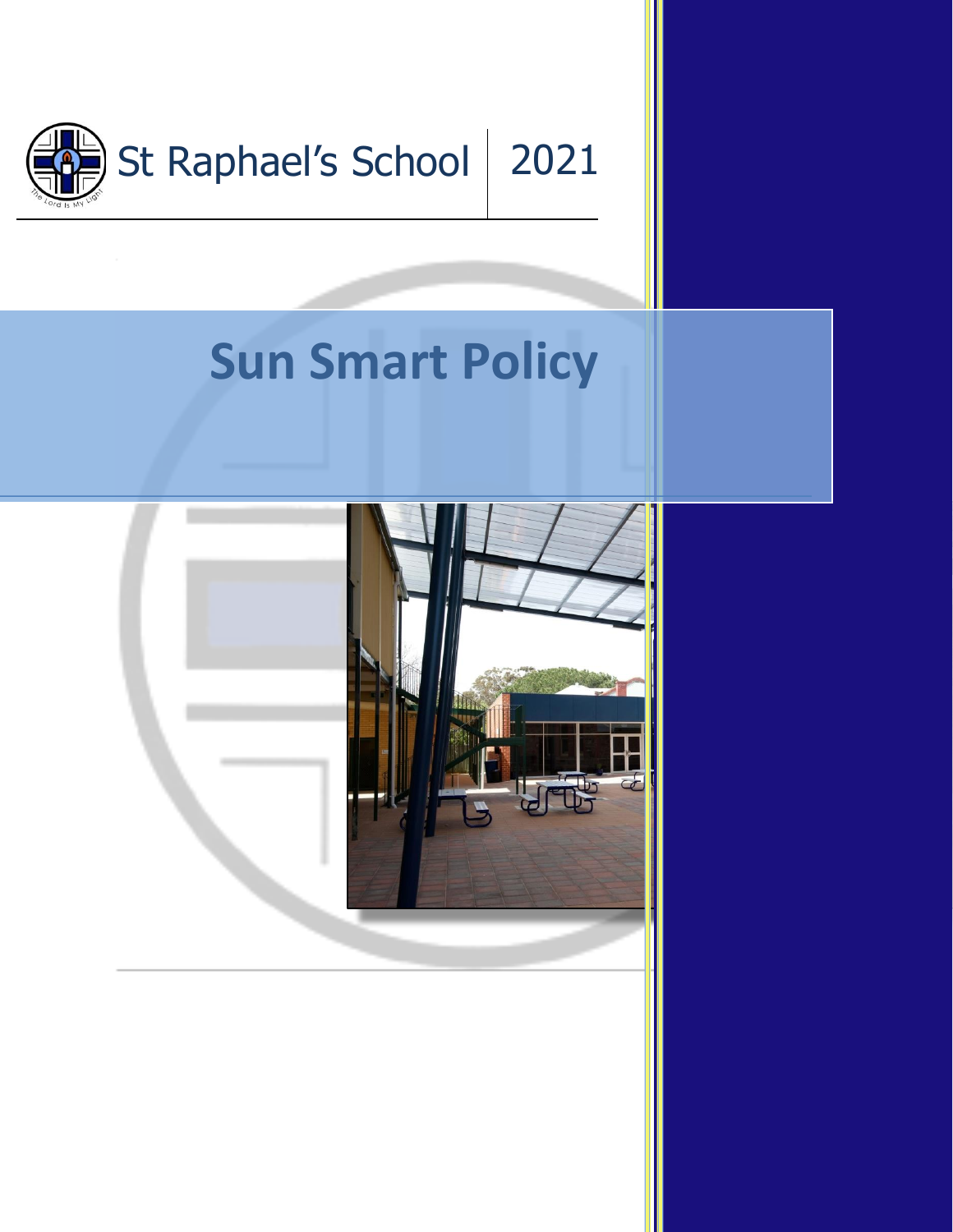

## Aims

The aim of St Raphael's School Sun Smart Policy (The Policy) is to promote among students, staff, parents/caregivers, volunteers, contractors and visitors:

- Positive attitudes towards skin protection
- Lifestyle practices that can help reduce the incidence of skin cancer
- Personal responsibility for and decision making about skin protection

This Policy is in conjunction with CESA WHS Sun Safe Policy Number 7.

## Implementation

The Policy is for implementation throughout the whole school year, with particular relevance from 1 August to 30 April and when the ultraviolet radiation level is 3 (moderate) and above.

The purpose of the Policy is to ensure that all members of our school community, including Out of School Hours Care programs (OSHC), are protected from skin damage caused by harmful ultraviolet rays from the sun.

All members of the school community are expected to follow skin protection strategies.

- 1. Avoid or eliminate extended activities in direct sun between the hours of 11:15am and 4:00pm during daylight saving and on other days of extreme sun and heat during the year.
	- 1.1 Whenever possible all outdoor activities will be scheduled before 11:15am and after 4:00pm daylight saving time and will be conducted indoors or in the shaded areas of the school if practical.
	- 1.2 School assemblies will be held either indoors or in a shaded area.
	- 1.3 Use shaded areas where possible when outdoors in the sun.
- 2. Wear appropriate clothing, which protects the skin.
	- 2.1 Students, staff, parents, volunteers, contractors and visitors will be expected to wear a broad-brimmed hat (not a cap) whenever involved in outside school activities. Students and staff on duty must wear hats during recess, lunch and outdoor activities from 1 August to 30 April, and on any day when the UV alert is above 3 and above. Students not wearing a hat will be asked to move to a shaded area of the school and miss out on play and activities. (No hat – No play).
	- 2.2 Caution is urged during 1 May to 31 July should the UV alert rise above 3 on any day.

To check the daily UV levels go to<http://www.bomgov.au/sa/uv>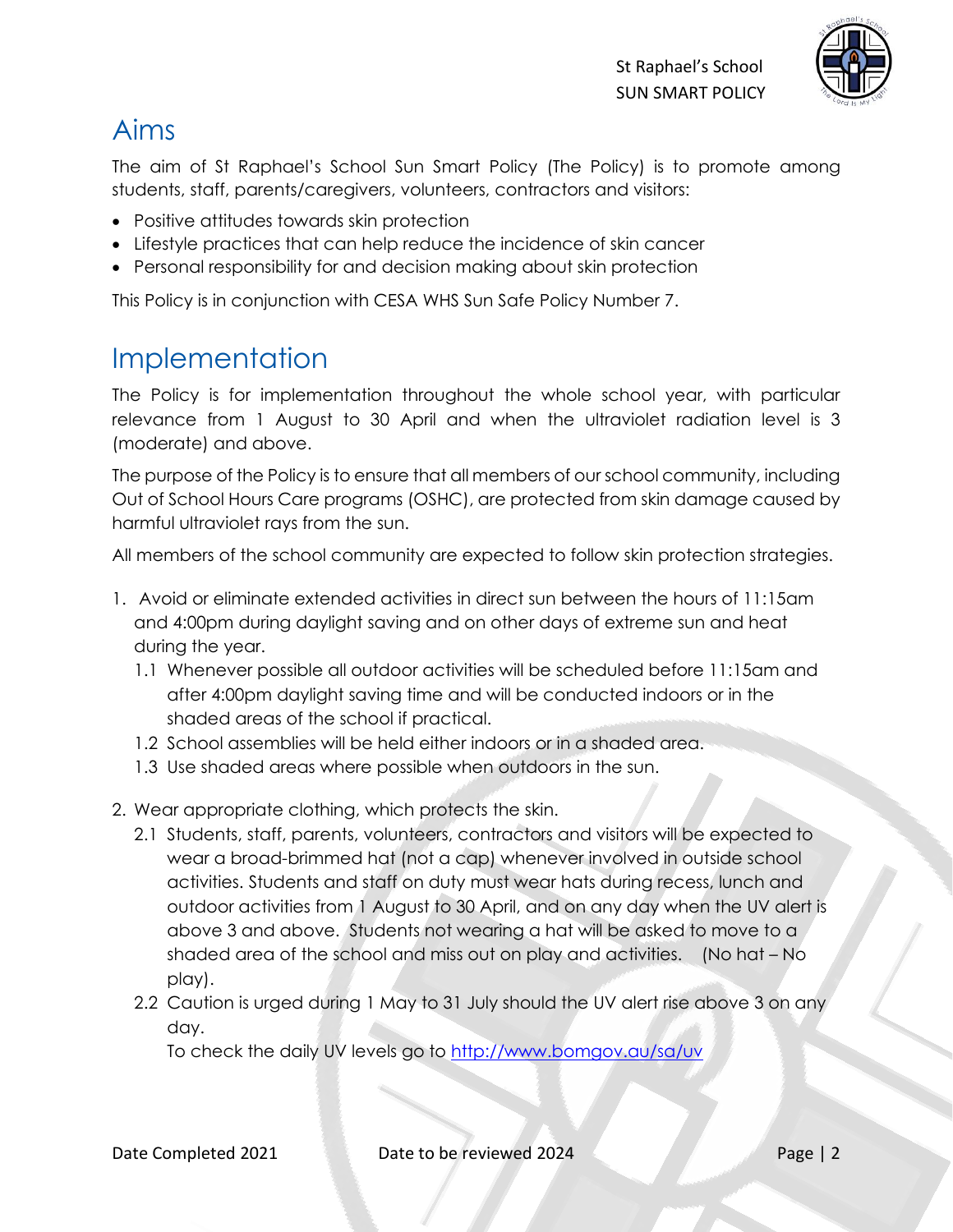

*It is important to balance sun protection with safe sun exposure for the production of Vitamin D for bone growth and development. During 1 May to 31 July, at times*  when the UV radiation level is below 3, sun protection for most people is not *necessary.*

(Excerpt from Cancer Council SA web-site – March 2019)

- 2.3 Students will be expected to wear suitable clothing that conforms to sun-safe requirements when on camps, aquatic activities, extra-curricular sporting activities and excursions. Examples are elbow length or long sleeves and collars, longer style dresses and shorts or long pants.
- 3. Apply a broad spectrum sun screen with a SPF of 30+ to clean, dry skin, 10-15 minutes before going outdoors. Reapply sun screen every two hours if outdoors for a prolonged period of time, or more frequently if swimming or perspiring. Students are responsible for applying their own sunscreen.
	- 3.1 From 1 August until 30 April, students will be encouraged to apply sun screen before coming to school in the mornings and again 15 minutes before going out to lunch.
	- 3.2 Students will be encouraged to supply their own sun screen although sun screen will be supplied in each classroom, and in the staffroom for staff.
	- 3.3 Students will be encouraged to reapply sunscreen if they are involved in outdoor activities after 11:15am. 11:20 am. Adequate time must be allowed for students to do this.
- 4. Reinforcing the Sun Smart message in classroom activities and in general school procedures are important strategies in the adoption of the skin protection behaviours.
	- 4.1 Staff will be encouraged to role model appropriate Sun Smart strategies in all school activities.
	- 4.2 Duty teachers will be required to wear a broad brimmed hat from 1 August until 30 April.
	- 4.3 Staff will be kept up to date with information and resources through the Cancer Council SA – "Sun Smart Newsletter for primary schools and early / childhood centres" and or by accessing information on the Cancer Council website: [www.sunsmart.org.au](http://www.sunsmart.org.au/)